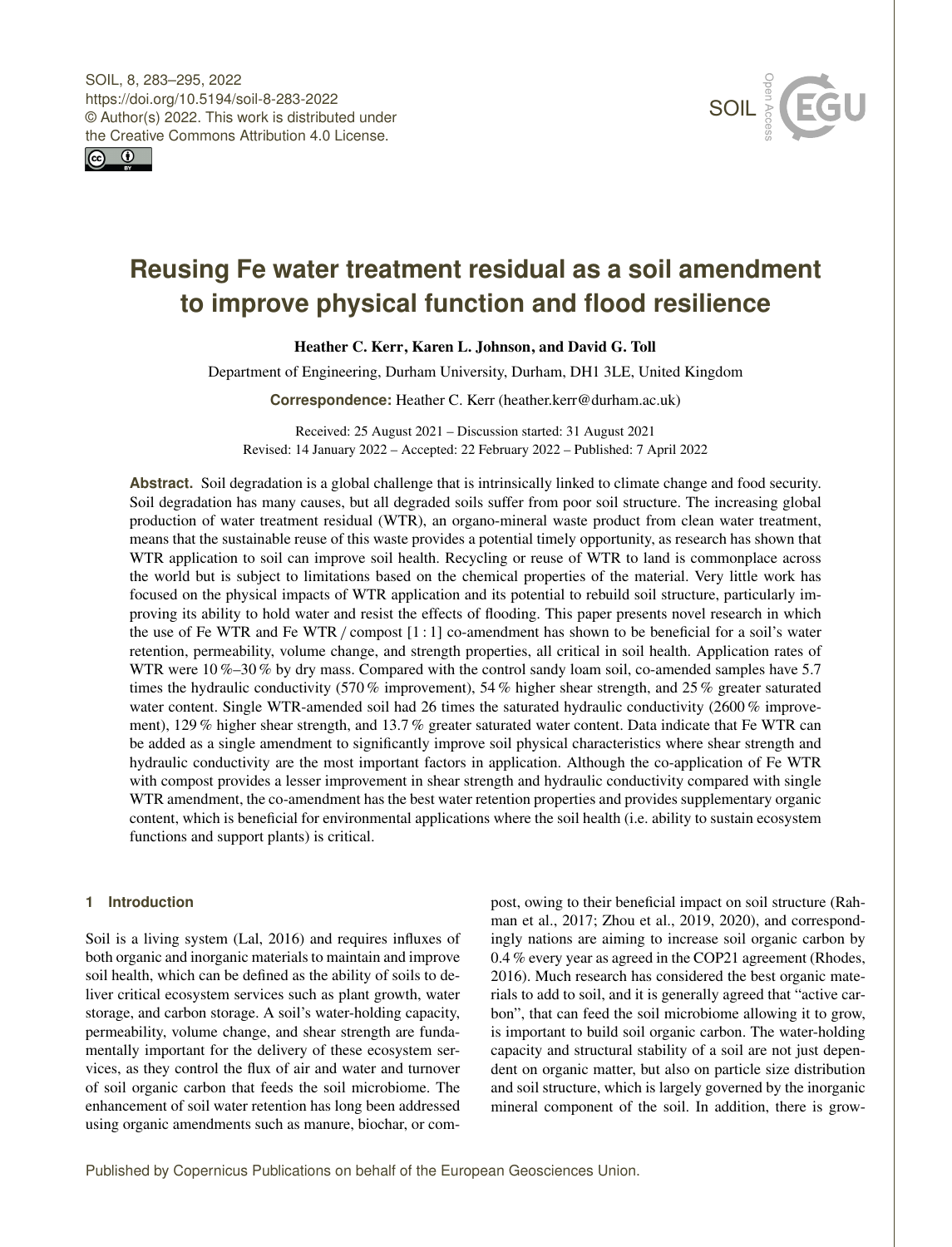ing evidence that it is inorganic minerals which present the best opportunity to stabilize soil structure (Peng et al., 2007), stabilize carbon, and help us achieve net zero (Tipping and Rowe, 2019).

It is with these rationales that the addition of an organic and inorganic rich waste material to soil provides significant potential to improve soil function. The drive to reuse waste materials has been vastly accelerated, owing to building pressure and initiatives to reuse and recycle waste as well as initiatives to improve soils (Hazbavi and Sadeghi, 2016; Krause et al., 2016). This provides a timely opportunity to promote the use of waste sludges from the clean water treatment industry for soil amendment. The worldwide supply of clean drinking water is an ever-growing demand, with up to 30 % of the world still yet to have access to potable, treated water (Cotruvo, 2017; Turner et al., 2019) and global demand increasing  $1\% \text{ yr}^{-1}$  (UNESCO, 2019). Treatment of source water is needed to remove harmful contaminants, pathogens, organisms, and suspended solids and usually involves the addition of iron (Fe) or aluminium (Al) salts to coagulate and flocculate these undesired particles for removal (Keeley et al., 2014). The waste product of this initial process in the treatment of drinking water is commonly referred to as water treatment residual, sludge, or cake (henceforth referred to as WTR). Although properties of the sludge are determined by many local factors, WTR typically contains predominately Al or Fe salts/oxides (60 %) and organic matter (40 %) and is currently classified as a non-hazardous waste, "sludges from water clarification" (European Waste Code 190902, within 11. Common Sludges). From the point of view of rebuilding degraded soils, this waste provides a prime source of inorganic and organic matter since WTR contains both.

The potential chemical/biological changes of the soil (due to WTR addition) that affect functions such as plant growth are covered elsewhere (e.g. Zhao et al., 2018), so this paper focusses on the physical properties. Despite a wealth of studies investigating plant growth and associated chemical/biological effects of WTR amendment, there are very few explicit data on the physical advantages and disadvantages of amendment using Al WTR and none to our knowledge on Fe WTRs, thus meriting its investigation. The potential for WTR's use in environmental remediation or as a soil conditioner to improve soil function has been highlighted because of the high content of organic matter  $(8\% -40\%)$  in addition to Al or Fe salts used (Makris et al., 2005). Al/Fe salts and organic matter are able to beneficially modify soil characteristics due to their effect on aggregation and cementation between soil particles, effect on bulk density (due to low density of organic matter), and water retention characteristics. In particular, Fe oxides are known to be good at stabilizing carbon in marine systems (Lalonde et al., 2012), and thus their potential role in carbon stabilization and soil structure is also very interesting (Tipping and Rowe, 2019). As such, we present an investigation on the physical properties (water retention properties, hydraulic conductivity, and shear strength) of a sandy loam soil amended with both Fe WTR and a Fe WTR / compost mix. These physical characteristics can be used as a proxy for soil health because of their impact on soil structure and soil function (Neal et al., 2020) and must be assessed to assess the influence of a particular amendment. As discussed in detail by Kerr et al. (2016), by observing these physical characteristics together, one can fully assess the changes to a soil's health due to amendment and understand its capacity to withstand events such as flooding. Singular physical measures commonly used to indicate soil function, such as saturated water content (mass of water / mass of solids when all voids filled are with water), are not sufficient to provide real indication of how a soil would respond to a flood event or prolonged periods of wet weather, as structural properties such as shear strength will also have significant influence on the resilience of a soil. Owing to the nature of the amendments used in this research, using gravimetric water content (GWC) alone is a problematic reference parameter as inorganic and organic materials added to soil have high initial water contents (like WTR and compost) and low specific gravities; thus amended soil will naturally have an initially higher maximum gravimetric content (as shown by Moodley et al., 2004). Similarly, volumetric water content (VWC) is calculated using the ratio of volume of water to wet soil volume or by using the gravimetric water content and dry density. As individual measurements, neither convey any information on the increase in volume of the specimen and therefore potential capacity to hold more water, particularly under flooded conditions (Boivin et al., 2009; Sollins and Greg, 2017). The term "flood-holding capacity" is used here to characterize the performance of amended soils, based on the water retention properties (gravimetric and volumetric water content and hydraulic conductivity) in addition to the volume change characteristics of soil under climatic cycles and shear strength properties (Kerr et al., 2016). As such, an amendment that provides soil with the best flood-holding capacity will be one that has a high capacity to hold and transmit water, together with a stable soil structure indicated by volume change and good shear strength.

#### 1.1 Water treatment residual characteristics

Many recent review publications such as Ippolito et al. (2011), Dassanayake et al. (2015), Mokonyama et al. (2017), Odimegwu et al. (2018), and Zhao et al. (2018) have discussed the wide range of global WTR properties, current disposal, and reuse/recycling options for WTR and thus are not detailed here. Turner et al. (2019) provide the most recent and extensive review of potential reuse of WTR; however owing to its prevalence, much of the focus is still on Al WTR. WTR is generally considered to be an organomineral, and the water content and mechanical and chemical properties of the sludge are entirely dependent on the procedures employed at each water treatment works (WTWs) and the nature of the local water source. Water treatment works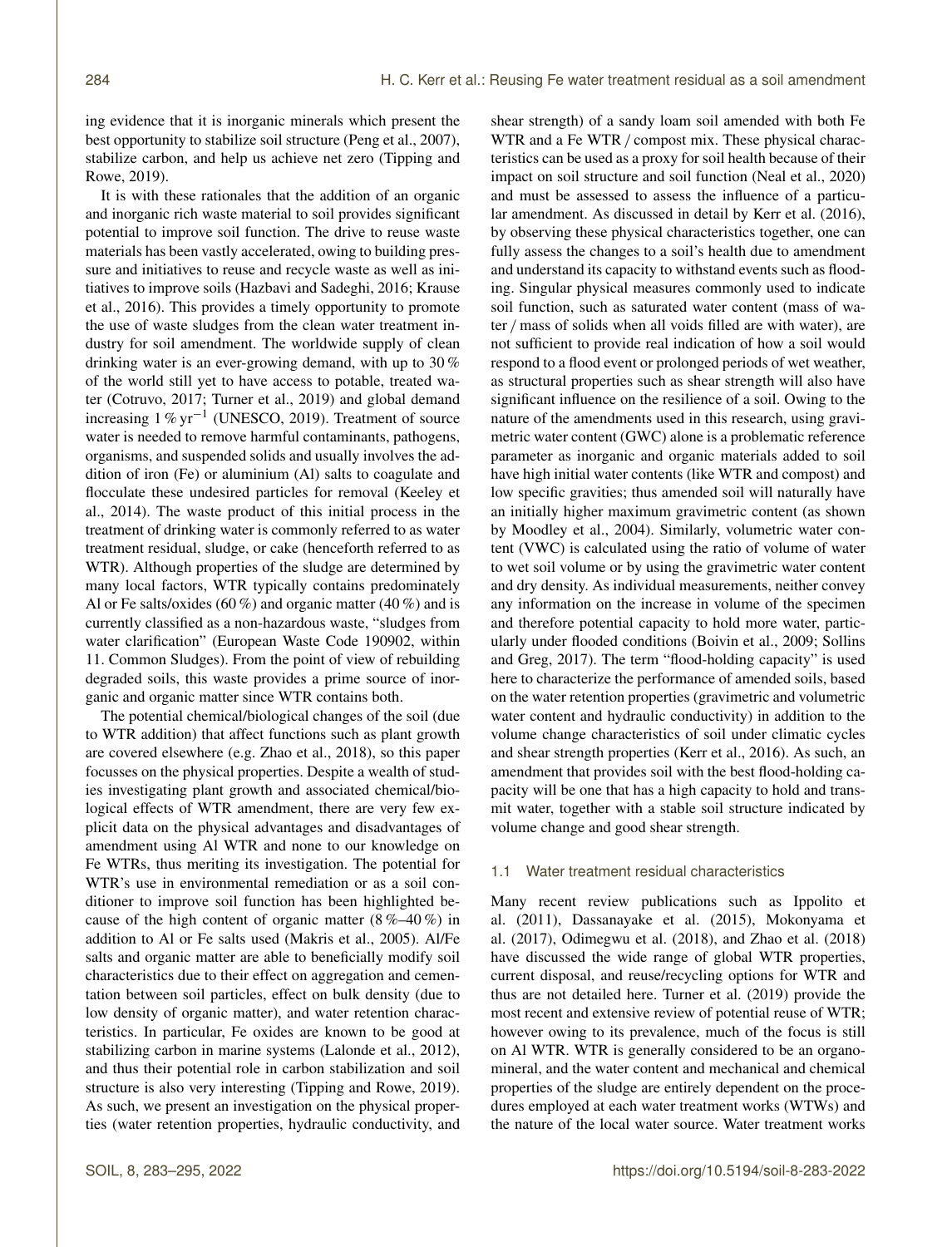use Fe salts, Al salts, polyelectrolyte (polyDADMAC), or in some cases a combination of all three in coagulation and flocculate stages of treatment, the choice and dosage of which are dependent on the source water. Unprocessed WTR contains a fine solid fraction of between 2 % and 4 % (Dassanayake et al., 2015). This solid fraction comprises predominantly metal salt coagulant, organic constituents, and other particulates from the catchment. Owing to the high volume of waste produced, water treatment works use various methods to dewater the sludge retrieved from settling beds to between 17 % and 35 % solids in order to make its transport and disposal more economically viable, whereby the extent of dewatering is governed by the cost benefit (Li et al., 2016).

Finlay (2015) provides a summary of characteristics of nine WTRs from the NE UK (Table 1), which suggests that the nutritional elements of WTR are similar to soil but generally lower than other typical amendments such as biosolids and composts. Importantly, the levels of N and P vary throughout the seasons, which may be important when considering rate of land application. UK figures are representative of WTR chemical attribute ranges from 62 other regions across the globe (Shen et al., 2019), such as the USA (Elliot and Dempsey, 1991; Makris et al., 2005; Agyin-Birikorang et al., 2007; Ippolito et al., 2009; Nagar et al., 2009), Ireland (Babatunde et al., 2009), Czech Republic (Kyncl, 2008), Egypt (Mahdy et al., 2009), Australia (Oliver et al., 2011), South Africa (Titshall and Hughes, 2005), Belgium (Chiang et al., 2012), and Japan (Keeley et al., 2014).

## 1.2 Use of WTR to improve physical soil characteristics

There are a considerable number of potential alternative applications for the reuse or recycling of WTR that have been extensively covered in other publications and thus are not discussed here (Ippolito et al., 2011; Zhao et al., 2018; Turner et al., 2019). It is common practice for water companies to spread WTR to land as a disposal method, with examples including Northumbrian Water (England) and Sydney Water (NSW, Australia), which dispose 100 % of their WTR via land spreading (NWL, Ed Higgins, personal communication, 2019; Turner et al., 2019). The existing research on land application of WTRs has focussed on the chemical implications of its application, with most investigating the effect of Al WTR amendments on crop growth owing to the potential toxicity of Al, the presence of other potentially toxic elements (PTEs), and phosphorus immobilization (Moodley et al., 2004). To date there are far fewer reports on the use of Fe WTR in plant trials as Al is prevalent, and its chemical attributes are of greater concern. Notwithstanding, Zhao et al. (2018) provide an extensive review of plant trials using both Fe and Al WTR as a soil amendment and found no standard plant response to WTR addition. For example, Oladeji et al. (2007, 2008) reported alternate plant responses despite otherwise identical parameters at an application rate of 10–  $25$  g kg<sup>-1</sup> by oven-dried mass. Similarly Ippolito et al. (2009) investigated the long-term effect (15 years) of Al WTR and biosolid co-amendment at up to 21 Mg ha<sup>-1</sup> (no incorporation into the soil profile) and found minimal disruption of soil chemistry, microbial diversity, or plant nutrient levels. Ippolito et al. (2009) suggest that the single application of Al WTR would pose little threat to plant or soil biology and provide long-term solutions for soils with excess. Mukherjee et al. (2014) provide another example of "long-term" application of Al WTR to amend soil (0.5 % wt of WTR per wt of soil) and found little change in soil physiochemical proprieties and greenhouse gas emissions compared with the control soil over 2 years, although they did report an increase in penetration resistance of 87 %.

There is a scarcity in research on physical changes in soil resulting from WTR addition, with physical characteristics only noted as secondary findings to the chemical/biological research. To date only a few studies, highlighted below, have explicitly explored the effect of Al WTR specifically on water retention (relationship between water content and suction), permeability (hydraulic conductivity), or shear strength, and none to the authors' knowledge have investigated Fe WTR. The specific material shear strength characteristics of WTR have been investigated extensively for their beneficial use in construction materials (Hegazy et al., 2012; Rodrigues and Holanda, 2015; Gomes et al., 2019; Liu et al., 2020; Huang and Wang, 2013); however Rengasamy et al. (1980) is the only published study investigating the effect of WTR amendment on shear strength, despite this being a critical parameter for the resilience and stability of soils under saturation. El-Swaify and Emerson (1975) found that Al and Fe hydroxides in WTR act as cementing agents between soil particles, which imparts fundamental changes to important soil physical parameters, by reducing swelling and increasing aggregate stability (Elliot and Dempsey, 1991). Rengasamy et al. (1980) reported a 18 %– 85 % increase in water-holding capacity with extremely low rates of Al WTR application  $[20 \text{ Mg ha}^{-1} = 0.002 \%$  wt/wt whilst also reporting increased aggregation. Elliot and Demsey (1991) identified potential for sludges to significantly alter soil aggregation and permeability and modify water retention properties based on the high proportion of organic matter in the material. More recently, studies have also noted these improvements using Al WTRs, but these physical parameters have not been the focus of the study (Basta, 2000; Dayton and Basta, 2001). Moodley et al. (2004) specifically investigated the water retention and hydraulic conductivity of soil amended with up to 10.6 % wt/wt amendment [1280 Mg ha<sup>-1</sup>] air-dried WTR and found increased saturated water content at the highest application rate, and a shift in the water retention curves was observed due to addition of fine particles, but the readily available water  $(-10)$ to −100 kPa) was unchanged. Three years after the start of the trial, all soil water retention curves (SWRCs) were almost identical to the control, which may indicate that these changes are of short-term benefit. Moodley et al. (2004) also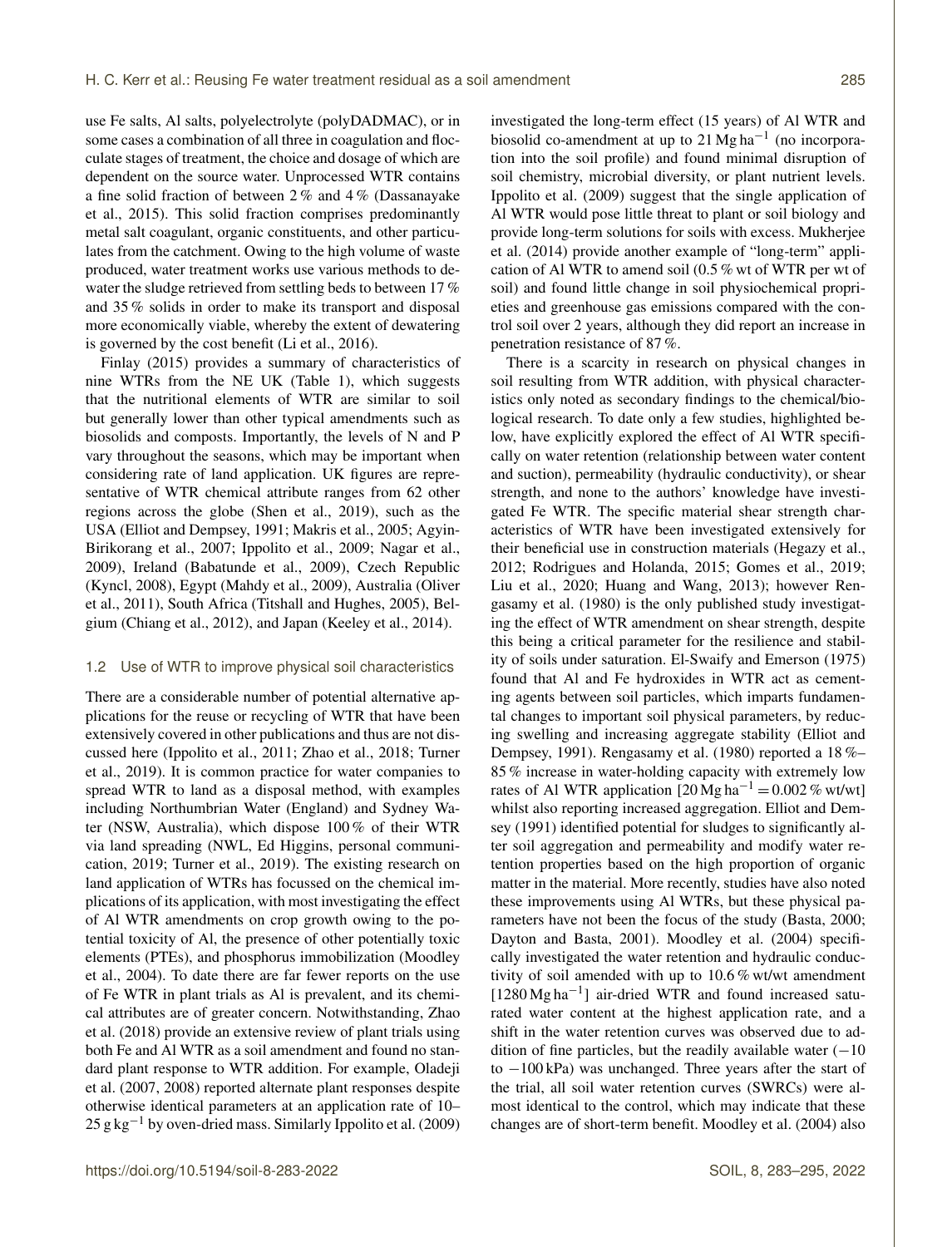| Parameter                         | Range           | Soil/biosolids<br>typical | Parameter                     | Range        | Soil/biosolids<br>typical |
|-----------------------------------|-----------------|---------------------------|-------------------------------|--------------|---------------------------|
| Dry solids                        | $2\% - 28\%$    |                           | $Mn^*$ (mg kg <sup>-1</sup> ) | 370-5100     | 1300/200                  |
| pH                                | $4.09 - 8.6$    |                           | Total N $%$                   | $0.51 - 1.1$ | 0.5/4                     |
| $EC$ ( $\mu$ s cm <sup>-1</sup> ) | $30 - 405$      |                           | C: N                          | $15.5 - 39$  | 10                        |
| $Fe*$                             | $0.8\% - 41\%$  | $4/1.5\%$                 | $P^*$ (mg kg <sup>-1</sup> )  | $4 - 1528$   | 1000/25 000               |
| $Al^*$                            | $0.21\% - 21\%$ | $7.1/0.5\%$               | $K^*$ (mg kg <sup>-1</sup> )  | 170-3900     | 640/3000                  |
| LOI550                            | $36\% - 70\%$   | $5/70\%$                  | $Mg^*$ (mg kg <sup>-1</sup> ) | 170-2900     | $\sim$ /2000              |
| Total C                           | $13\% - 26\%$   | $3/40\%$                  |                               |              |                           |

**Table 1.** Summary of WTR characteristics NE UK (Finlay, 2015). <sup>∗</sup> Pseudo-total metals measured by aqua regia digestion. Total and inorganic carbon measured by Thermo TOC1200. Due to < 0.1 % inorganic C, total C represents organic C content of WTRs.

observed a 9–10-fold increase in hydraulic conductivity with WTR addition due to the creation of preferential pathways (large pores and surface channels). WTR's improvement of hydrological conductivity was attributed to high stability and limited swell of WTR aggregates, which reduces pore blockages shown in control soils. The addition of highly porous WTR reduced the bulk density of the soil, an effect strongly correlated with the proportion of amendment. Moodley et al. (2004) summarize that despite increased water retention and conductivity at the highest rate of application, there is no additional benefit for crops as plant available water remains unchanged.

Most recently, Kerr et al. (2016) used air-dried Fe WTR alone and with a compost co-amendment to change the physical properties of a sandy loam soil. WTR was applied at a rate of between 30 % and 50 % (wt/wt dry mass), which are in the extreme upper limits of realistic field application. The most important finding of this study was that at saturation, the 30 % co-amendment held almost as much water [ $0.4$  g g<sup>-1</sup>] as the single compost amendment at the same rate of application [0.43 g/g]. Compared with the saturated water content of the control soil [0.32 g/g], this is an important improvement. This provides significant rationale for exploring co-amendment of WTR and compost as an alternative to singular organic amendments typically used to improve water-holding capacity and associated benefits in soil structure. Soils amended with just WTR did not see improvement in saturated water content of the soil compared with the control, although it did improve the rate of water ingress by up to 42 % in the first 24 h compared with the control soil. Fall cone penetrometer (BS 1377–2:1990) testing indicated that the addition of WTR had considerable potential to increase the undrained shear strength of specimens, but owing to large error in results, the effect was inconclusive.

# **2 The use of Fe WTR and compost to improve flood-holding capacity**

To investigate the physical effects of Fe WTR amendment on a sandy loam, remoulded amended soil specimens were tested for water retention (gravimetric and volumetric water content at saturation), saturated hydraulic conductivity, shear strength, and soil shrinkage behaviour (volume change). Four amendment types were tested: (1) control soil, (2) Fe WTR (as raw and air-dried), (3) compost, and (4) co-amendment using WTR and compost. Each amendment type was tested at application rates of 10 % and 30 % wt/wt by dry mass.

### 2.1 Materials

Well-characterized topsoil was retrieved from a local farm (Nafferton Farm, NZ065656), and Fe WTR obtained from Mosswood water treatment works (Northumbrian Water Ltd) was added as an amendment to soil as the raw, dewatered material retrieved from the water treatment plant, subsequently named WTRw ( $\sim$  20% total dissolved solids), or an airdried version of the same material (0.2 g/g gravimetric water content), named henceforth as WTRd. WTRs exhibit a wide range of physiochemical properties determined by local factors, and therefore extensive characterization of the Mosswood WTR (Kerr, 2019) was carried out prior to soil testing. Commercially available compost was used as received from the supplier (PAS100 compost, 100 % recycled green compost product derived from surplus garden trimmings and local authority recycling contracts). Remoulded soil specimens were compacted dynamically to a density of 1.75 g cm−<sup>3</sup> at a water content of 0.175 g/g. As per Kerr et al. (2016), soils containing single amendments of compost and Fe WTR were tested in addition to the co-amendment, to investigate the individual effect of the amendment on the control soil. The application rate of WTR was chosen based on the maximum spreading thresholds of current UK legislation of 3000 t ha<sup>-1</sup> yr<sup>-1</sup>, which equates to ~50% amendment (% wt/wt by dry mass) with the assumptions made in Sect. 1.4 that incorporation depth is  $0.2$  m and dry density of the soil is 1.2 g cm<sup>-3</sup>. Realistic typical deployment of 100 t ha−<sup>1</sup> equates to just 0.04 % amendment % wt/wt by dry mass (NWL, Ed Higgins, personal communication, 2019).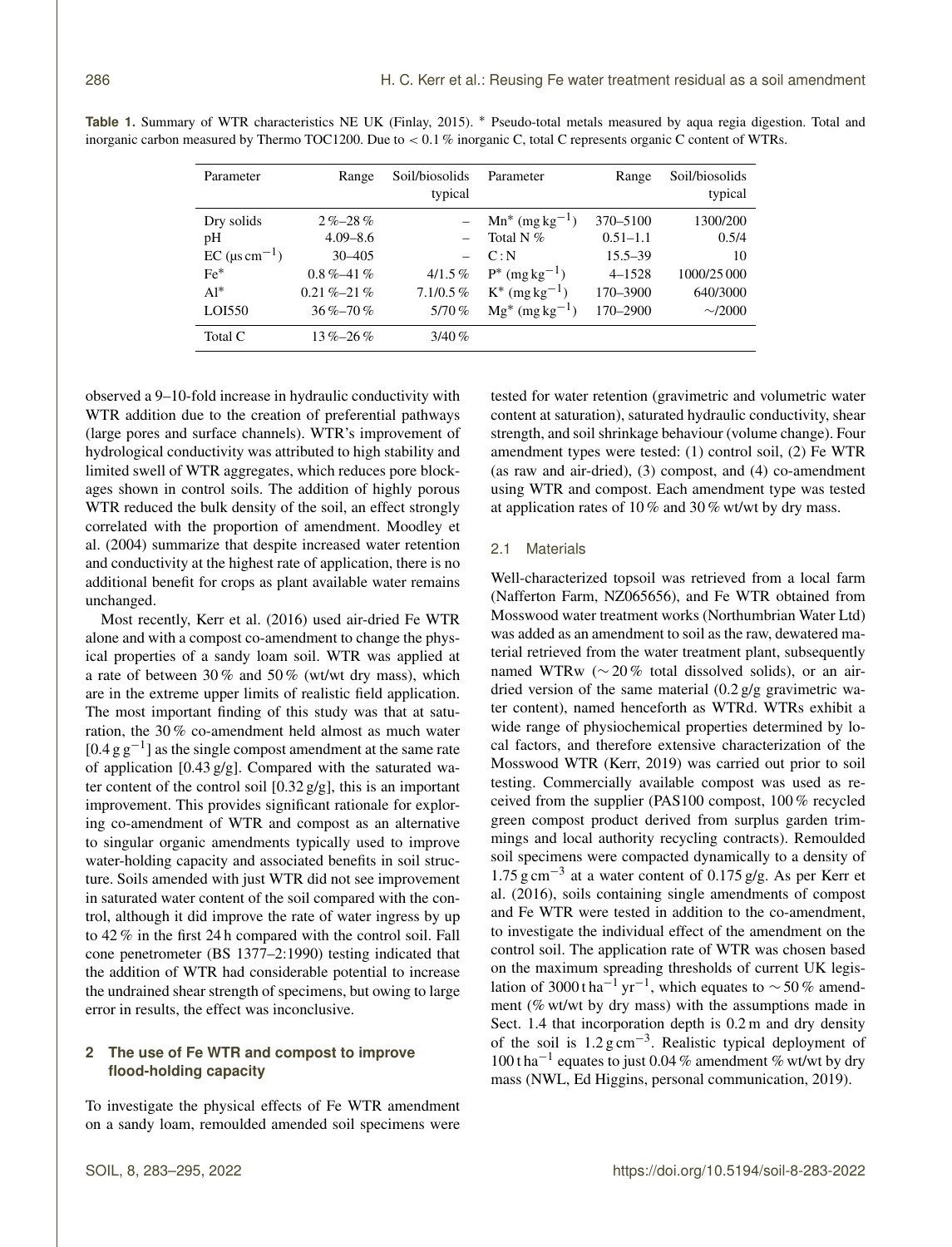#### 2.2 Material properties

Table 2 summarizes the material properties of soil, WTRd, WTRw, and compost, characterized using British Standards BS1377. WTRs are typically characterized as inorganic clay of low to medium plasticity (Huang and Wang, 2013). Particle size distribution testing was not achievable for WTRw due to issues of zone settling for fine particles in the hydrometer, as found in Xia (1994), because of issues with effective flocculant dispersal. Previous research has determined that for most WTRs, 95 % of particles pass 0.075 mm and thus are clay-sized. The small pycnometer method was used to characterize the particle density of WTRd and compost. Following Weindorf and Wittie (2003) and O'Kelly (2016), hexane replaced water in the determination of compost particle density to facilitate submersion of very low-density material. Both compost and WTRd were de-aired within the flask using a vacuum pump for a period of 3 d before particle density. This method was adopted following Basim (1999) in their extensive characterization of WTR and organic soils, as heating the contents for air removal would result in the loss of volatile solids and organic fractions.

# 2.3 Sample preparation and testing

Preliminary data (not presented) indicated that specimens produced using dynamic compactive effort had considerable differences in density, depending on their amendment proportions and water content, and as such made comparison of water retention characteristics between different amendments very difficult to assess. The dry density (mass of solids (g) divided by the volume of specimen  $(cm<sup>3</sup>))$  and gravimetric water content (mass of water divided by the mass of dry solids) were used as controlling factors in specimen preparation to provide more comparable data between different amendments. By comparing the performance of amendments based on dry mass per unit area, the density as a controlling factor on water retention is removed, and an assessment can be made on the retention properties of the material. The drawback of this method is that compost must undergo greater compressive efforts to achieve the required dry density owing to compost's low particle density (1.675 g cm−<sup>3</sup> ), thereby reducing the macro porosity through which it achieves good water-holding capabilities, although Peng et al. (2012) found that soil volume change characteristics were independent of soil compaction intensity. This is not as problematic for soil and WTR as their particle densities are more similar (2.65 and 2.11  $\text{g cm}^{-3}$  respectively). The compost within specimens was able to swell and regain structure once wetting was initiated, thus reducing the initial effect of compaction during preparation.

Cylindrical specimens  $38 \times 76$  mm were compacted using a static press to a dry density of  $1.75$  g cm<sup>-3</sup> at a water content of  $0.175 \text{ g g}^{-1}$ . WTRd was prepared by air-drying and sieved to 6.3 mm before addition to soil. WTRw was added



**Figure 1.** Soil specimens with latex coating, situated on saturated silica during for the primary wetting sequence.

to soil as a dewatered sludge (20 % solids) and mixed with soil before the amended material was dried to 0.175 g/g. As such, both WTRd and WTRw are air-dried forms of WTR, but amendment using WTRw produces an amendment mixture with greater distribution of fines owing to the preparation procedure. Once extruded, the sides of the specimens were coated with liquid latex and open ends of the specimen were wrapped in fine material to reduce the loss of fines. Amendment proportions were as follows and were mixed based on the dry mass of each component material: 100 % soil (control), 30 % single amendment of WTRw, WTRd, compost, or 30 % co-amendment  $(1:1)$ , 10 % single amendment of WTRw, WTRd 10 % compost, or 10 % co-amendment (1 : 1). Twelve replicates were produced for water retention testing and three replicates for triaxial testing (shear strength and hydraulic conductivity). Specimens were subjected to climatic cycles as per Kerr et al. (2016). Water ingressed through the base of the sample, and once mass negligibly increased, the specimens were flooded for a period of 72 h (Fig. 1). The duration of wetting was 7–14 d depending on the amendment type. After the 72 h period of flooding, specimens were dried for 2 weeks before the second wetting was initiated. As such, the water content of specimens was variable after drying. The mass and specimen volume were measured using a standard mass balance  $\pm 0.01$  g and digital callipers, through two wetting, flooding, and drying cycles. Specimens were tested in triaxial apparatus 4 weeks after preparation but had not undergone any climatic sequences before testing. The saturated hydraulic conductivity of specimens was tested during consolidated undrained triaxial testing (BS 1377), once the sample had been consolidated. Three specimens of each amendment were subsequently sheared each at the specified cell pressure (25, 50, and 100 kPa).

As soils that have been compacted or remoulded have been found to reach equilibrium after three to five wetting/drying cycles (Tripathy et al., 2002), analysis of all data was conducted on the second wetting and drying cycle to investigate the initial effects of WTR amendment. Further climatic cycles were not achieved due to deterioration of specimens.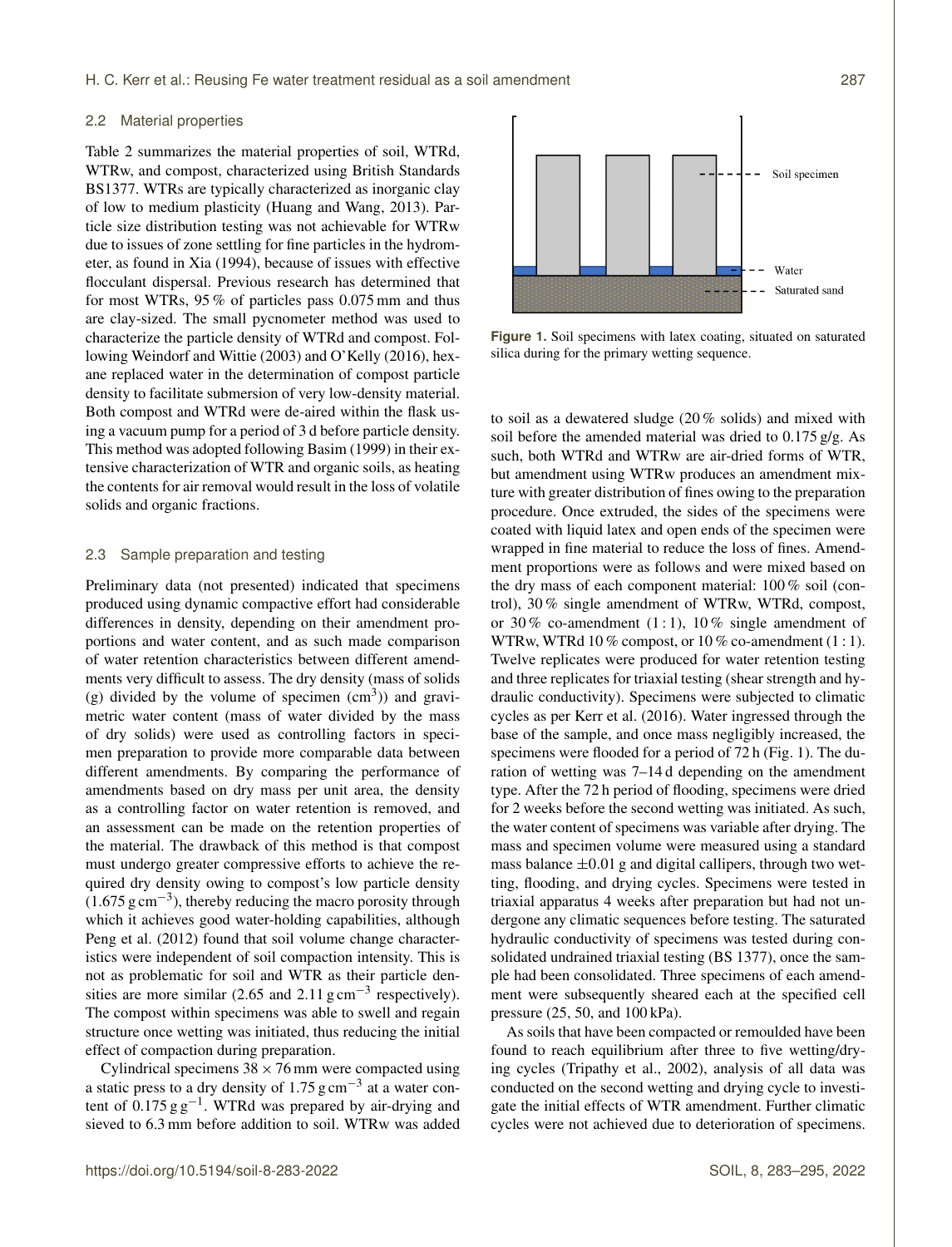| Property                                                     | Nafferton Farm soil                                                            | Fe WTR                                                                                                                                                                          | Compost                                                                   |
|--------------------------------------------------------------|--------------------------------------------------------------------------------|---------------------------------------------------------------------------------------------------------------------------------------------------------------------------------|---------------------------------------------------------------------------|
| Particle size distribution<br>Wet sieve analysis BS1377      | Sandy loam<br>61.8% sand, 25.1% silt,<br>13.1 % clay                           | $1$ nm $-1$ µm fractions<br>95 % passing 74 µm sieve<br>(Basim, 1999).                                                                                                          | n/a                                                                       |
| Gravimetric<br>water content $[g/g]$<br><b>BS812</b>         | $0.16$ g/g                                                                     | WTRw: $4.94$ g/g<br>$(17\%$ dry solids)<br>WTRd: $0.18$ g/g                                                                                                                     | $0.55$ g/g                                                                |
| Particle density<br>Small pycnometer method<br><b>BS1377</b> | $2.65 \text{ g cm}^{-3b}$                                                      | $2.11 \pm 0.81$ g cm <sup>-3</sup>                                                                                                                                              | $1.675 \pm 0.33$ g cm <sup>-3</sup>                                       |
| Pre-treatment                                                | Sieved to 6.3 m                                                                | WTRd: air-dried and<br>sieved to $6.3$ mm (dry)<br>WTRw: no treatment                                                                                                           | Large fragments<br>removed.                                               |
| Chemical<br>properties                                       | pH 7.5 <sup>b</sup><br>LOI550 3.96 % <sup>b</sup><br>TOC 2.3 $\%$ <sup>b</sup> | pH 4.7 ± 0.5 <sup>a,[ISO 10390,2005]</sup><br>EC 239 + 168a, [ISO 10390, 2005]<br>Fe 31 $%$ <sup>a</sup><br>LOI550 48 ± 2.7 % <sup>a, [BS1377]</sup><br>TOC 27.9 %a, [ECS 4010] | pH 8.1 <sup>b</sup><br>LOI 13.9% <sup>b</sup><br>TOC 14 $\%$ <sup>b</sup> |

**Table 2.** Material properties and preparation. Data annotated with "a" are sourced from Finlay (2015). ICP-MS pseudo-total metal concentration for Fe was carried out as per Finlay (2015). Data annotated with "b" were obtained by DETS (2018).

n/a – not applicable.

Numerical testing for statistical significance was conducted using a Mann–Whitney test assuming non-parametric data.

# **3 Results and discussion**

In general, there were no statistical differences between amendment using WTRd or WTRw despite numerical differences in the averaged values of these amendments. This may reflect heterogeneity between specimens amended with WTRd or WTRw rather than a fundamental difference in material properties as a result of the addition of WTR in a raw or air-dried format. Each physical parameter is discussed below, and conclusions on the cumulative effect on the floodholding capacity and soil health are subsequently made in Sect. 3.5.

## 3.1 Water content relationships

All soils with amendments yielded statistically significant  $(p < 0.05)$  higher gravimetric and volumetric water content at saturation compared with the control soil (with the exception of 10 % WTRd co-amendment). Figure 2 shows that specimens with the highest ratio of amendment had the highest water retention at saturation; the 10 % amended soils had gravimetric water contents (GWC) of between 5.4 % and 17.8 % greater than the control (corresponding volumetric water content (VWC) between 11.3 % and 34.4 %). All 30 % amended soils showed increases of between 11.2 % and 32.4 % GWC (12.8 % and 43.6 % VWC) compared with the control.

The key findings for water retention are that all single amendments of WTR significantly increased the gravimetric and volumetric water content at saturation compared with the control soil. The differences in GWC and VWC were as follows: 10WTRd (increase of 11.7 % and 21.9 %), 10WTRw (increase of 9.5 % and 11.8 %), 30WTRd (increase of 22.3 % and 23.5 %), 30WTRw (increase of 11.2 % and 12.8 %). Compost-only amendments have higher GWC and VWC at saturation compared with single WTR or co-amended specimens at the same ratio, which is an expected finding owing to compost's well-known water retention properties (Kay, 1998). The use of co-amendment improves both the GWC and VWC compared with the control by 24.7GWC % and 43.6VWC % at 30 % amendment and 10.9GWC % and 11.3VWC % at 10 % amendment. These findings are important for the potential of amendment to increase flood-holding capacity, as it is clear that both co-amendment and single amendments of WTR increase the water held at saturation compared with the control soil, thus increasing the amount of water held in the soil before the initiation of surface run off. Although the addition of a single compost amendment produces the best improvement of water retention at saturation, these results show that the addition of WTR does not hinder the ability of organic amendments to retain water when combined as a co-amendment.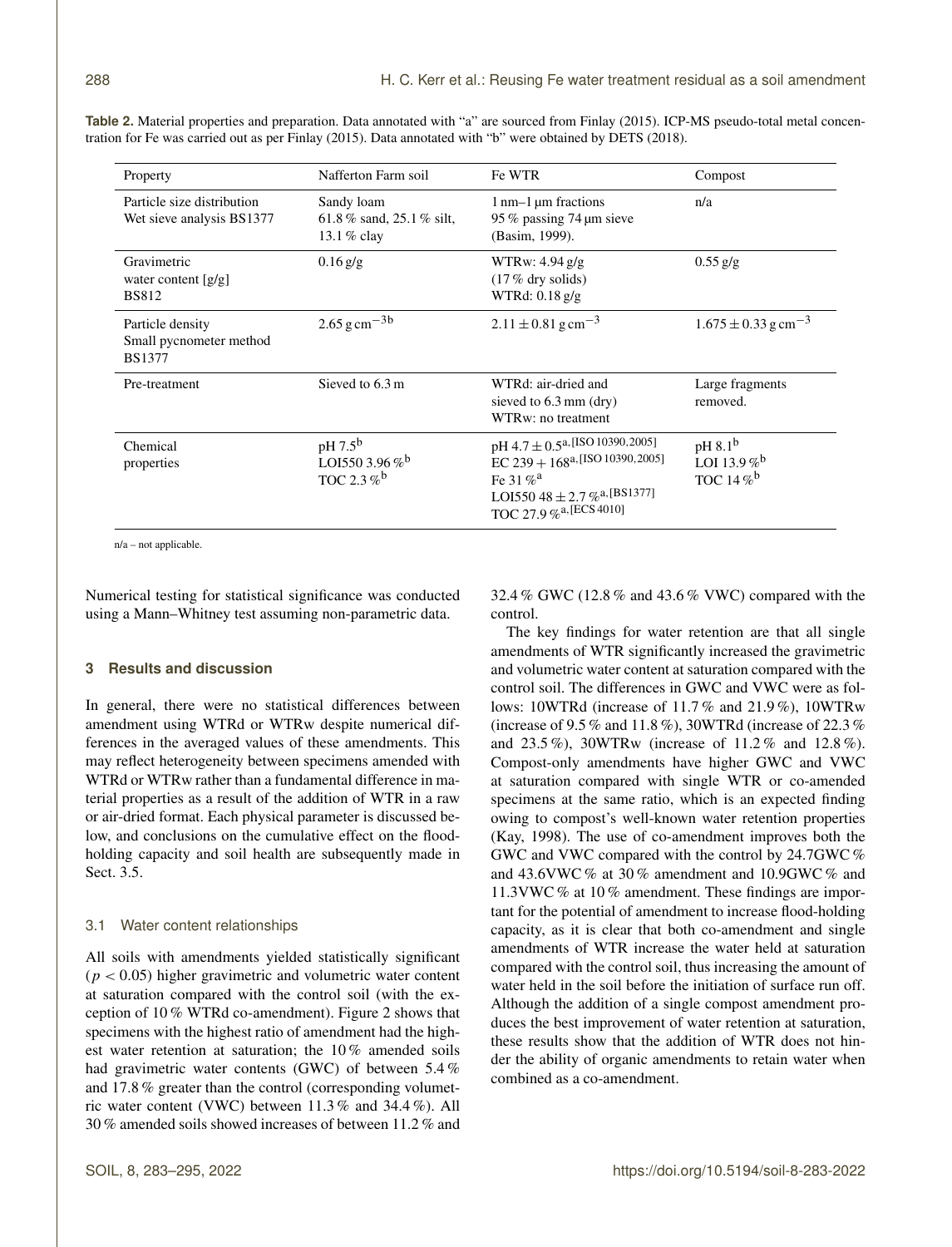

**Figure 2.** Box plot of maximum gravimetric water content ( $\theta_g$ ) and volumetric water content ( $\theta_v$ ) of specimens at saturation after second flooding event.

## 3.2 Soil volume change

Soils with high organic content have more pronounced hysteresis than inorganic soils, which are stiffer in comparison (Peng and Horn, 2007); however Elliot and Dempsey (1991) suggest that WTRs reduce swelling and increase aggregate stability owing to their chemical attributes. These effects are shown in Fig. 3, which shows that amendments with high proportion of organic content swell to a greater degree than the WTR-amended soils.

In Fig. 3, the relationship between dry density and water content at saturation for amended soils indicates that soils with the greatest organic content undergo the greatest swelling during wetting. Specimens were initially prepared at  $1.75 \text{ g cm}^{-3}$ , and thus the change in dry density is an indicator of the ability of the material to swell upon wetting. Figure 3 also shows that the water retention at saturation appears to be loosely correlated to the dry density of the specimen at saturation, as a lower density indicates a greater proportion of pore space. The control soil had the highest dry density  $(1.41 \text{ g cm}^{-3})$ , lowest GWC  $(0.314)$ , and lowest VWC (0.444), and in contrast the 30 % compost amendment had the lowest dry density  $(1.17 \text{ g cm}^{-3})$  and highest water content (0.417GWC/0.492VWC). The correlation between dry density and maximum gravimetric water content is much stronger than the trend shown for volumetric water content. As discussed in Sect. 1, volumetric water content as a measure does not convey specimen volume change. For example, the 10 % compost specimen has a low volumetric water content compared with other 10 % amendments, but this is because the soil has increased in volume and decreased in dry density, and therefore the ratio of volume of soil to volume of water has reduced.

Further investigation is needed to characterize volume change characteristics; particularly testing over more climatic cycles to reach equilibrium is required to evaluate the true effect of amendments on the swelling and shrinkage properties of the soil. Amended samples undergo a large degree of expansion when wetted, but the shrinkage (data not presented) is greatly reduced compared with the control soil, indicating that the structure-amended specimens are more stable than the control soil. This is important for the application of amendments in areas where large volume change is undesirable but less so for flood resilience. The relationship between the parameters of dry density, water content, and volume change for specimens with the addition of highly compressible material (compost) needs greater exploration, as the preparation conditions, i.e. the use of dry density as a control, clearly have a fundamental impact on the performance of the material in terms of the water retention and volume change.

# 3.3 Hydraulic conductivity

Figure 4 shows the variation in saturated hydraulic conductivity  $(k^{\text{sat}})$  at three different confining stress levels (25, 50, and 100 kPa), using a pressure difference of 15 kPa to generate flow. In general the  $k^{\text{sat}}$  of specimens is lower at greater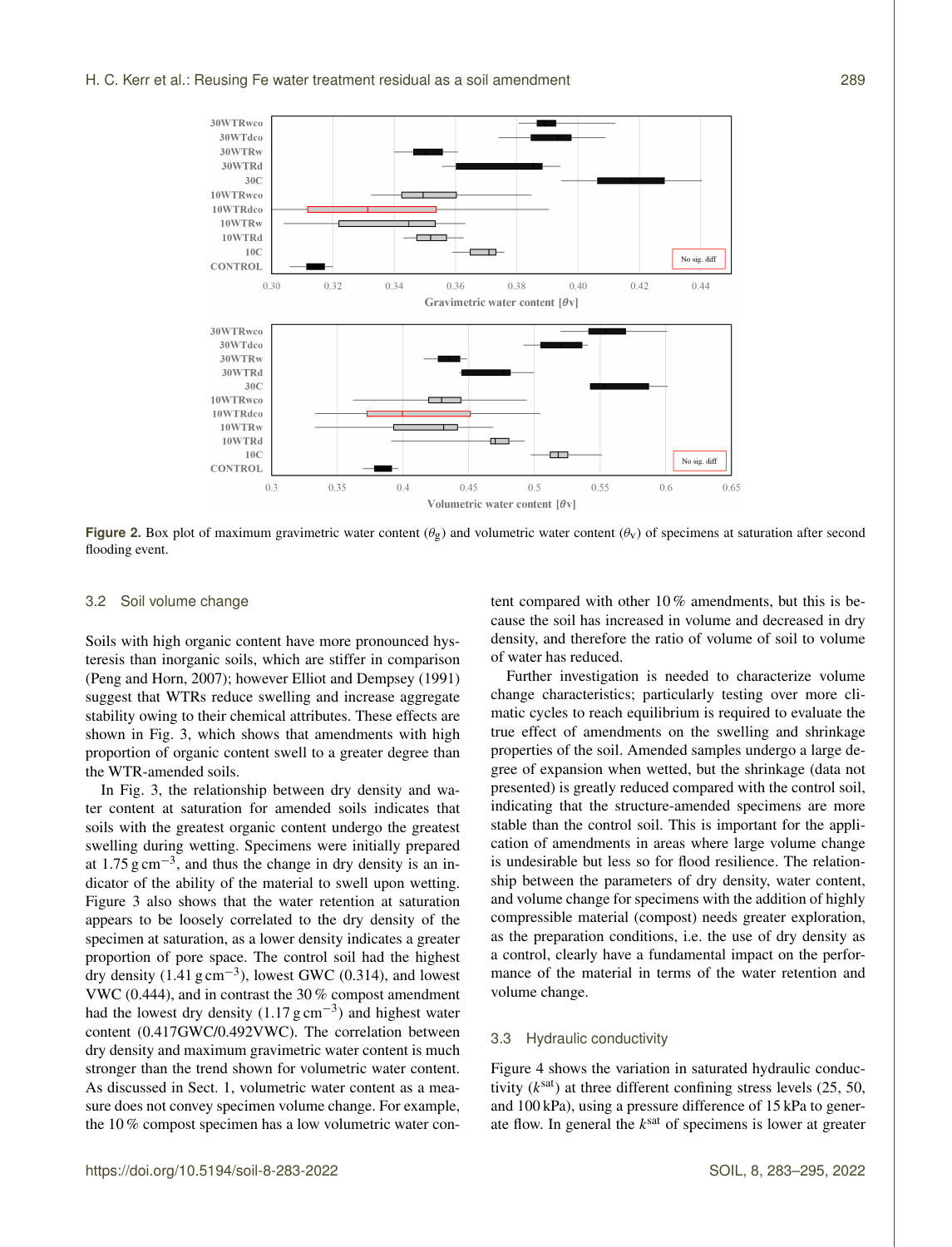

**Figure 3. (a)** Relationship between dry density and saturated gravimetric water content and **(b)** relationship between dry density and saturated volumetric water content.

confining pressure, as increasing the confining stress causes a reduction in porosity, making water flow more difficult. Single amendments of WTR increase the  $k^{\text{sat}}$  to the greatest extent (5.7–26.3-fold increase). It is clear that at 25 kPa all amendments improve the  $k^{\text{sat}}$  compared with soil alone, with the exception of 30% compost, as shown in Fig. 4. Compost amendments provide little improvement in  $k^{\text{sat}}$  at 25 kPa, and at higher cell pressure, the presence of organic matter causes a reduction in  $k^{\text{sat}}$ . This behaviour is typical of any organic containing soils; however in this case any soil type which is 30 % compost is, per volume, mostly compost with disconnected mineral matter, and so the compost dominates the soil. The reduction in permeability of the highly organic amendment under load is similar to the characteristics shown in peat soils (with conductivity around  $10^{-9}$ ). We know that compost has a high water retention, and despite organic amended specimens having the highest water content at saturation, we can assume that the permeability is lowest in this case because the pathways through organic matter are much more tortuous than granular soil, despite the large pore space provided by the organic matter. The ability of the co-amendments to improve  $k^{\text{sat}}$  is dependent on the amendment ratio, where higher amendment proportions show the greatest improvement. The control soil has a  $k^{\text{sat}}$  of 6.73  $\times$ 10−<sup>7</sup> m s−<sup>1</sup> at 25 kPa, which is classed as moderate but typical of sand, silt, and clay mixtures. WTR-amended soils have very high  $k^{\text{sat}}$  in comparison with the control soil at 25 kPa; 30 %WTRd has the highest  $k^{\text{sat}}$  (1.77 × 10<sup>-5</sup> m s<sup>-1</sup>), which is typical of clean sands, followed by 30 % WTRw (7.2  $\times$ 

 $10^{-6}$  m s<sup>-1</sup>), 20 % WTRw (5.3 × 10<sup>-6</sup> m s<sup>-1</sup>), 10 % WTRw  $(4.1 \times 10^{-6} \text{ m s}^{-1})$ , 30% coWTRw  $(3.9 \times 10^{-6} \text{ m s}^{-1})$ , and 20 % WTRd (3.8 ×  $10^{-6}$  m s<sup>-1</sup>). The value obtained for 10 % WTRd was  $6.5 \times 10^{-7}$  m s<sup>-1</sup>, indicating that this result may be an error. The  $k^{\text{sat}}$  of WTR-amended specimens is therefore 5.7 to 26.3 times greater than the control soil (570 %– 2600 % improvement). WTRd amendment contributes irregularly shaped particles with a broad range of particle size to the control soil, whereas WTRw amendment adds a lower proportion of small irregularly shaped particles and a large proportion of very fine material  $\left($  < 75  $\mu$ m). Both of these additions improve the soil structure, reduce the bulk density of the amended specimen, and may increase pore space as a result of irregular particle shape. As one WTR type does not consistently result in an improved conductivity over the other, this difference may also be due to the heterogeneity of specimens rather than a fundamental difference in material properties. These results indicate that the addition of WTRw and WTRd has a significant impact on the  $k^{\text{sat}}$  of the soil, and compost addition dampens this effect. The high  $k^{\text{sat}}$  of amended soils indicates that a soil would be able to transmit water through the soil profile rapidly and avoid water pooling at the surface during high-intensity events, which is particularly important for reducing erosion at the soil surface.

# 3.4 Shear strength

Amended soil specimens were assessed for their strength in confined undrained triaxial testing to determine any changes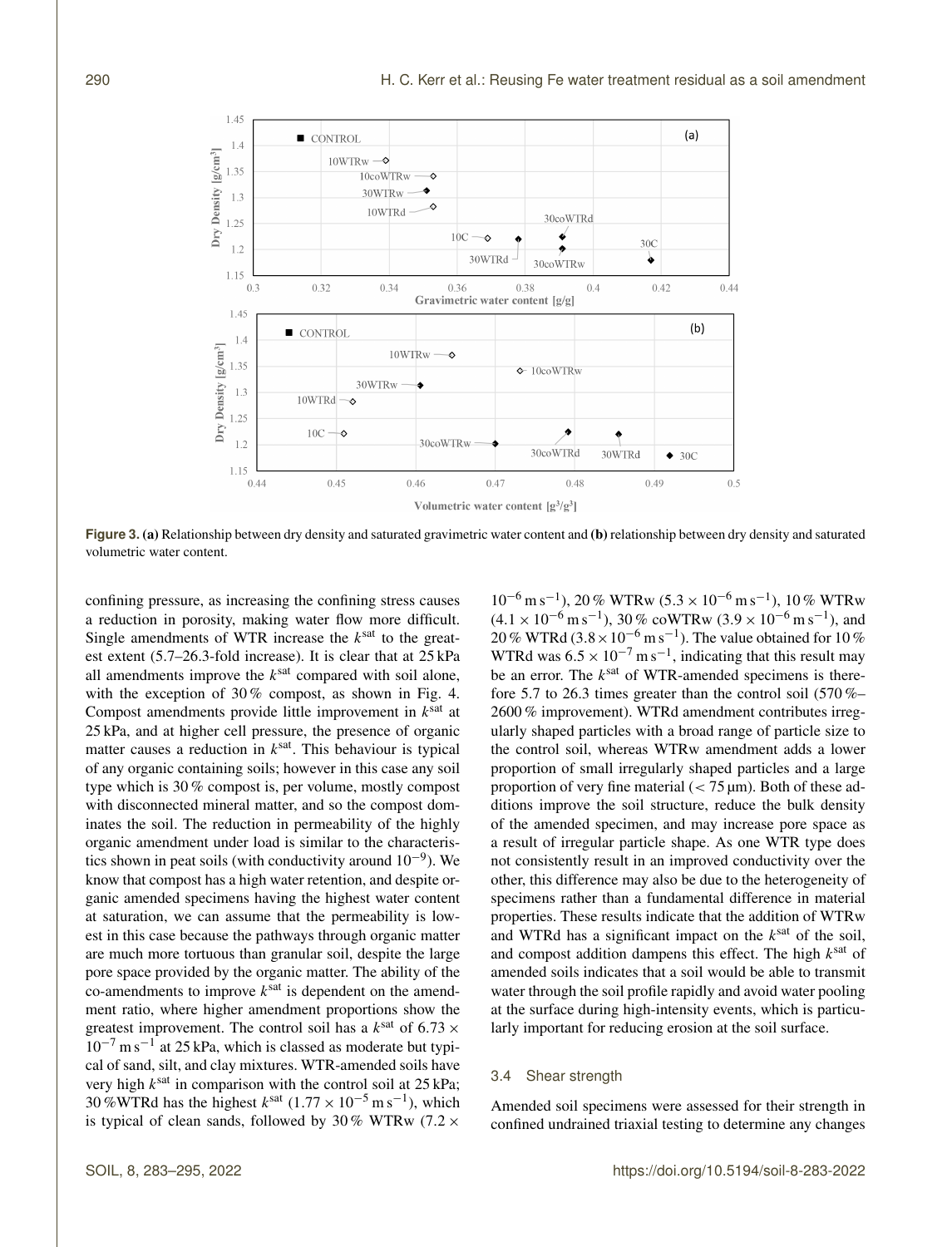

**Figure 4.** (a) Saturated hydraulic conductivity of samples conducted in a triaxial cell at pressures of 25, 50, and 100 kPa, on a log scale. Samples 10C, 10WTRd, and 10WTRw were only tested at 25 kPa and do not feature on the graph; their k values were  $1 \times 10^{-6}$ , 6.48 ×  $10^{-7}$ , and  $4.06 \times 10^{-6}$  m s<sup>-1</sup> respectively.  $n = 1$  for all samples. (b) Ranked conductivity values for all specimens at 25 kPa.

in strength due to the addition of WTR or a WTR and compost co-amendment whilst in a saturated state. This was an important measurement to understand how well a soil will cope with shear stresses when flooded. It is clear from Fig. 5a that at low confining pressure (25 kPa) the amendments with WTR alone (30WTR) show the greatest improvement compared with the control soil. Soils amended with 30 % compost (30C) and co-amendments with 15 % compost and 15 % WTR (30coWTR) show an improvement in strength compared with the unamended soil (100S) when tested at 25 kPa. It can be seen from the stress paths in Fig. 5b that the paths for the amended soils shift to the left compared with the un-amended soil (100S), indicating more pore water pressure development. This might be expected for the compost amendments, due to the more compressible nature of the compost. It is interesting to see this is also true for the WTR alone. It seems that the amendment with the wet WTR (30WTRw) shows the greatest improvement (Fig. 5a), but the sharp kink in the stress path in Fig. 5b might suggest that the test using dry WTR (30WTRd) developed a localized shear surface during testing that might have restricted its ability to gain in strength. Therefore, the difference between 30WTRw and 30WTRd could be due to heterogeneity rather than a fundamental difference in behaviour.

At the higher stress level of 100 kPa (Fig. 5c), the amendment of compost alone (30C) shows no improvement compared with the un-amended soil. However, the coamendments with 15 % compost and 15 % WTR (30coWTR) do show significant improvements in strength. Again, the greatest improvements are for the WTR alone (30WTR). There is no major difference whether the WTR is wet or dry. Again, the stress paths in Fig. 5d show that all the amended soils develop much greater pore water pressure than the unamended soil (100S), indicating a more compressible response. This increase in strength with the addition of WTR may be due to physical changes in soil structure owing to the irregular shape of WTR particles or through chemical contributions of the flocculant and coagulant aids that make up WTR. Further investigation is needed to understand the strength mechanics of amended soil, particularly after specimens have been subjected to climatic cycles.

## 3.5 Soil health and flood-holding capacity

The previous sections have discussed in detail the effect of different amendments to individual physical soil parameters, but a whole-picture assessment must be made to determine to what extent these changes are beneficial to the overall soil health and for particular events such as flooding. To assess the effect on soil health, we must establish what determines a beneficial change. If considering the soil health with respect to events such as flooding, the increase in bulk volume and reduction in density of soil upon wetting is of critical importance as it determines the extent to which soil can accommodate water. In addition, the soil must be able to transmit this water quickly through the profile to reduce phenomena such as runoff and slaking at the soil surface, both of which block downward flow of water into the soil profile. Finally, the soil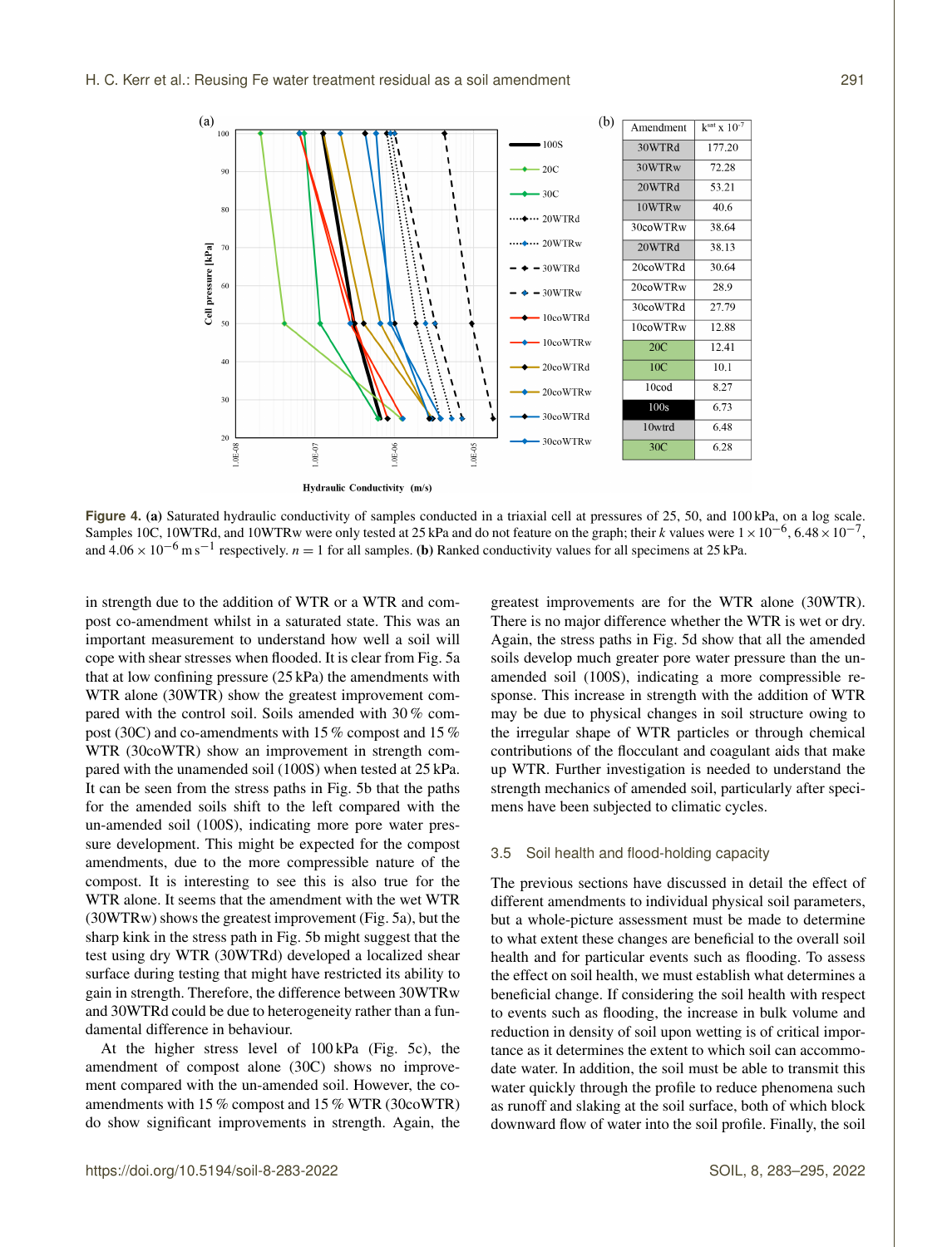

Figure 5. Panels (a) and (b) show the stress–strain response and stress paths for undrained triaxial tests carried out for a confining stress of 25 kPa, and panels (c) and (d) show the same information for tests carried out for a confining stress of 100 kPa.

must retain structural stability while in a highly wetted state. Thus a successful amendment to soil in this respect is one that has a high capacity to hold and transmit water, allows swelling with limited shrinkage during drying phases, and retains strength when saturated. Although compost amendments increase the saturated water content and reduce bulk density of the soil to which they are applied, this amendment does not give the soil the ability to effectively transmit water in WTR, nor does it improve the shear strength and thus structural stability of the soil. In contrast, WTR amendments only have marginal effects on the water retention properties but provide a vastly improved hydraulic conductivity and shear strength in comparison with both the control soil and compost amended soils. In this instance, the co-amendment of WTR and compost provides the best compromise between these physical parameters, where compost addition provides beneficial water retention and low bulk density characteristics, and WTR provides key properties of conductivity and strength.

Although we have assessed the changes in soil health based on its response to flooding, this research shows that highly WTR-amended soil would be well suited to applications where shear strength and permeability are key features, such as retaining structures or non-vegetated areas such as groundwork near structures or as a subsurface to urbanized areas.

## **4 Conclusions**

The amendment of a sandy loam soil with either Fe WTR or with Fe WTR and compost co-amendment has significant impacts on a soil's flood-holding capacity, which by definition incorporates the parameters of water retention, hydraulic conductivity, volume change, and shear strength. This view incorporating each critical physical parameter of how an amendment affects the properties of a soil is essential if the amendment is going to be used effectively to improve critical services of the soil. The following generalizations can be made on the changes in physical soil parameters: the single addition of WTR results in an increase in water content and reduction in dry density at saturation and increases the saturated hydraulic conductivity and shear strength of the soil compared with the control. The use of compost as a single amendment yielded the best improvements in water retention properties; however the negative effects of this amendment on saturated hydraulic conductivity and shear strength mean that it does not impart the properties required for a floodresistant soil. However, the addition of compost and WTR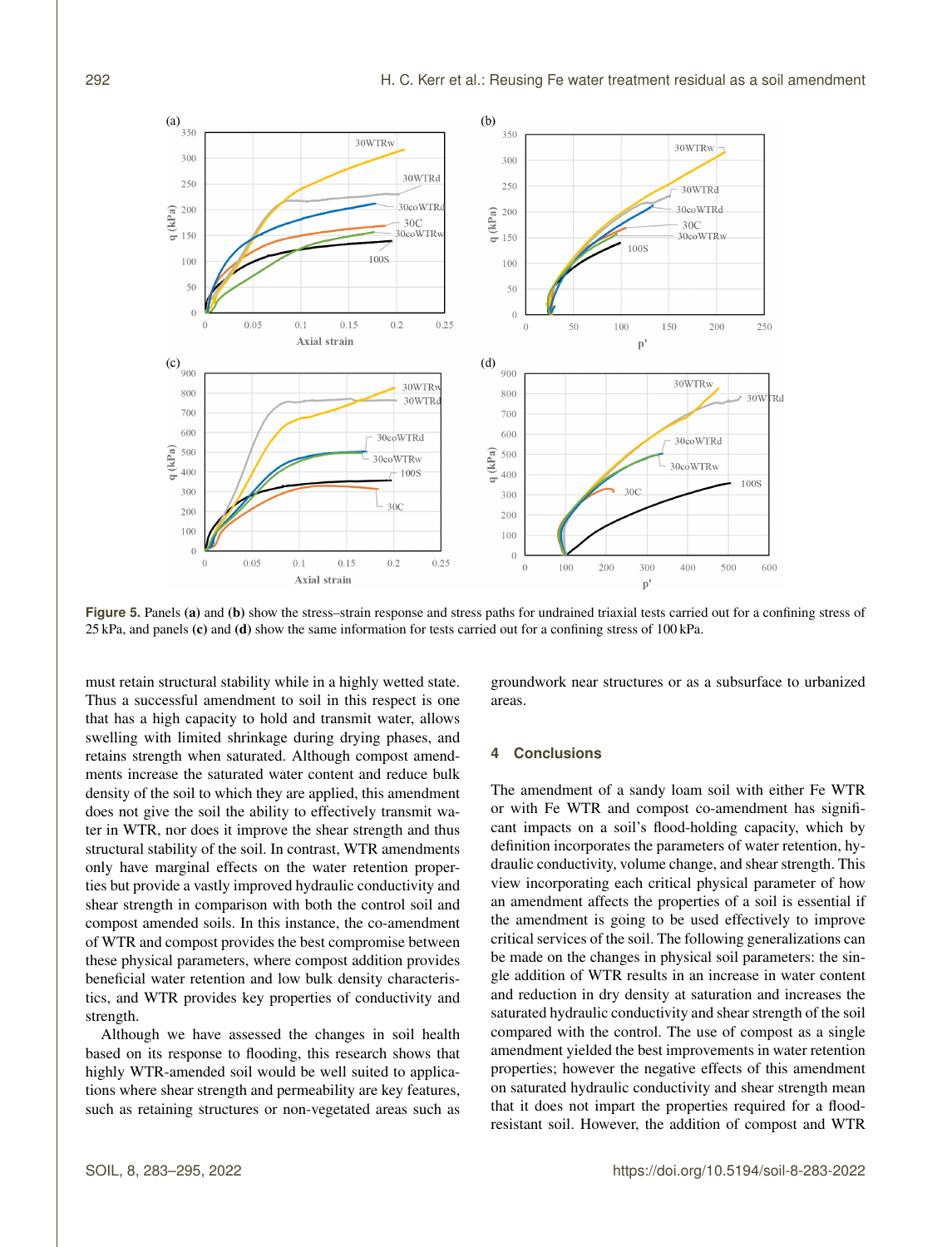as a co-amendment combines the beneficial properties of both materials, resulting in higher water content at saturation compared with both the control soil and WTR alone, whilst also increasing saturated conductivity, increasing the volume change (reduction in dry density) and the shear strength of soil (albeit to a lesser extent than WTR amendment). As such, the co-amendment offers an advantage over the use of single amendments of WTR or compost as each have their own drawbacks of application (concerns on PTEs and P immobilization of WTR and lack of shear strength and hydraulic conductivity of compost). Data presented suggest that recycling WTRs can provide a route with which to address critical Sustainable Development Goals (SDGs) to rebuild and regenerate soils whilst encouraging a circular economy. Finding an optimal amendment balance for amending soil means that with increasing clear water production, water treatment companies are able to fulfil their requirement to recycle waste while benefitting degraded soils. Further research is needed to establish the optimal amendment ratios to provide the most beneficial improvement to physical soil parameters for ecosystem functions, particularly the floodholding capacity of an amended soil. This includes monitoring the water retention and volume change of specimens over numerous climatic cycles, an assessment of unsaturated hydraulic conductivity, and an assessment of shear strength of amended soils after several climatic cycles. An understanding of the soil water retention curve would aid in further discussion of these changes and allow us to fully understand WTR's effect.

**Data availability.** Full data sets are available from FigShare (https://doi.org[/10.6084/m9.figshare.16441416.v1,](https://doi.org/10.6084/m9.figshare.16441416.v1) Kerr, 2021).

**Author contributions.** Research was conceptualized and conducted by HCK under the supervision of KLJ as part of an EPSRCfunded PhD. DGT was a secondary supervisor and aided in investigation of triaxial testing, concept and review of data, and writing for publication.

**Competing interests.** The contact author has declared that neither they nor their co-authors have any competing interests.

**Disclaimer.** Publisher's note: Copernicus Publications remains neutral with regard to jurisdictional claims in published maps and institutional affiliations.

**Acknowledgements.** Data in this publication were drawn from research funded by the EPSRC as part of a PhD project at the University of Durham. Thanks are expressed to all those that have contributed during Heather Kerr's PhD and in writing this report.

**Financial support.** This research has been supported by the EP-SRC as part of a PhD project at the University of Durham.

**Review statement.** This paper was edited by Jose Alfonso Gomez and reviewed by two anonymous referees.

#### **References**

- Agyin-Birikorang, S., O'connor, G. A., Jacobs, L. W., Makris, K. C., and Brinton, S. R.: Long-term phosphorus immobilization by a drinking water treatment residual, J. Environ. Qual., 36, 316– 323, 2007.
- Babatunde, A. O., Zhao, Y. Q., Burke, A. M., Morris, M. A., and Hanrahan, J. P.: Characterization of aluminium-based water treatment residual for potential phosphorus removal in engineered wetlands, Environ. Pollut., 157, 2830–2836, https://doi.org[/10.1016/j.envpol.2009.04.016,](https://doi.org/10.1016/j.envpol.2009.04.016) 2009.
- Basim, S. C.: Physical and geotechnical characterization of water treatment plant residuals, Dissertation, New Jersey Institute of Technology, 977, [https://digitalcommons.njit.edu/dissertations/](https://digitalcommons.njit.edu/dissertations/977) [977](https://digitalcommons.njit.edu/dissertations/977) (last access: 25 August 2021), 1999.
- Basta, N. T.: Examples and case studies of beneficial reuse of municipal by-products, Chap. 17, in: Land application of agricultural, industrial, and municipal by-products, Book Series No. 6, edited by: Power, J. F. and Dick, W. A., Soil Science Society of America, Madison, WI, https://doi.org[/10.2136/sssabookser6.c17,](https://doi.org/10.2136/sssabookser6.c17) 2000.
- Boivin, P., Schäffer, B., and Sturny, W.: Quantifying the relationship between soil organic carbon and soil physical properties using shrinkage modelling, Eur. J. Soil Sci., 60, 265–275, https://doi.org[/10.1111/j.1365-2389.2008.01107.x,](https://doi.org/10.1111/j.1365-2389.2008.01107.x) 2009.
- Chiang, Y. W., Ghyselbrecht, K., Santos, R. M., Martens, J. A., Swennen, R., Cappuyns, V., and Meesschaert, B.: Adsorption of multi-heavy metals onto water treatment residuals: sorption capacities and applications, Chem. Eng. J., 200, 405–415, https://doi.org[/10.1016/j.cej.2012.06.070,](https://doi.org/10.1016/j.cej.2012.06.070) 2012.
- Cotruvo, J. A.: 2017 WHO Guidelines for drinking-water quality: first addendum to the fourth edition, J. Am. Water Works Ass., 109, 44–51, https://doi.org[/10.5942/jawwa.2017.109.0087,](https://doi.org/10.5942/jawwa.2017.109.0087) 2017.
- Dassanayake, K. B., Jayasinghe, G. Y., Surapaneni, A., and Hetherington, C.: A review on alum sludge re-use with special reference to agricultural applications and future challenges, Waste Manage., 38, 321–335, 2015.
- Dayton, E. A. and Basta, N. T.: Characterization of drinking water treatment residuals for use as a soil substitute, Water Environ. Res., 73, 52–57, https://doi.org[/10.2175/106143001X138688,](https://doi.org/10.2175/106143001X138688) 2001.
- DETS: Soil analysis, [https://www.suez.co.uk/en-gb/](https://www.suez.co.uk/en-gb/our-offering/businesses/what-are-you-looking-for/laboratory-and-technical-services/soil-analysis) [our-offering/businesses/what-are-you-looking-for/](https://www.suez.co.uk/en-gb/our-offering/businesses/what-are-you-looking-for/laboratory-and-technical-services/soil-analysis) [laboratory-and-technical-services/soil-analysis,](https://www.suez.co.uk/en-gb/our-offering/businesses/what-are-you-looking-for/laboratory-and-technical-services/soil-analysis) last access: 13 February 2018.
- Elliott, H. A. and Dempsey, B. A.: Agronomic effects of land application of water treatment sludges, J.Am. Water Works Ass., 83, 126–131, https://doi.org[/10.1002/j.1551-](https://doi.org/10.1002/j.1551-8833.1991.tb07129.x) [8833.1991.tb07129.x,](https://doi.org/10.1002/j.1551-8833.1991.tb07129.x) 1991.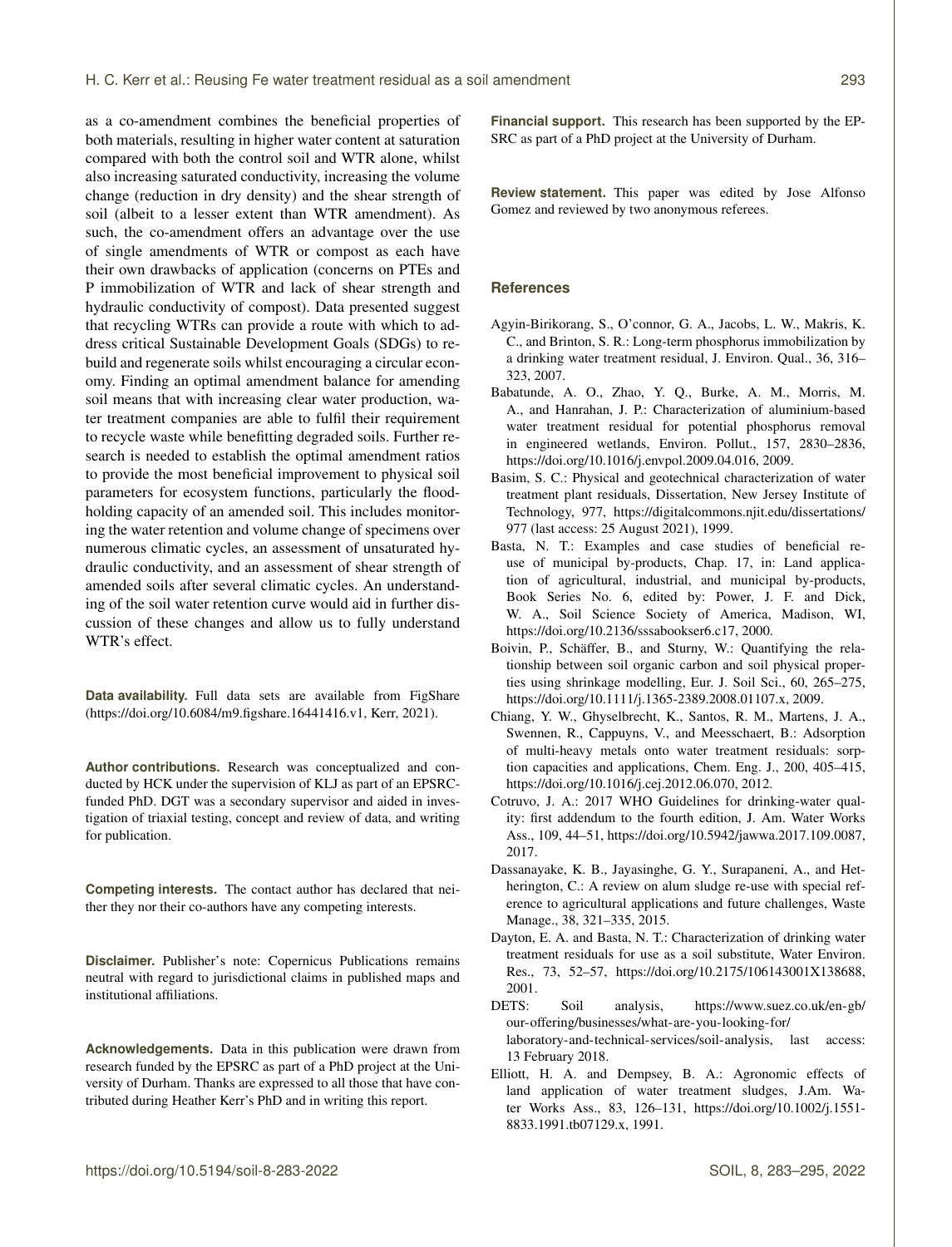- El-Swaify, S. A. and Emerson, W. W.: Changes in the physical properties of soil clays due to precipitated aluminium and iron hydroxides: I. Swelling and aggregate stability after drying, Soil Sci. Soc. Am. J., 39, 1056–1063, https://doi.org[/10.2136/sssaj1975.03615995003900060016x,](https://doi.org/10.2136/sssaj1975.03615995003900060016x) 1975.
- Finlay, N. C.: Using Water Treatment Residual to immobilise lead for in-situ remediation of contaminated soil, Durham theses, Durham University, <http://etheses.dur.ac.uk/11887/> (last access: 27 July 2021), 2015.
- Gomes, S. D. C., Zhou, J. L., Li, W., and Long, G.: Progress in manufacture and properties of construction materials incorporating water treatment sludge: A review, Resour. Conserv. Recy., 145, 148–159, 2019.
- Hazbavi, Z. and Sadeghi, S. H. R.: Potential effects of vinasse as a soil amendment to control runoff and soil loss, SOIL, 2, 71–78, https://doi.org[/10.5194/soil-2-71-2016,](https://doi.org/10.5194/soil-2-71-2016) 2016.
- Hegazy, B. E., Hanan, A. F., and Ahmed, M. H.: Brick Manufacturing from Water Treatment Sludge and Rise Husk Ash, Aust. J. Bas. Appl. Sci., 6, 453–461, 2012.
- Huang, C. H. and Wang, S. Y.: Application of water treatment sludge in the manufacturing of lightweight aggregate, Constr. Build. Mater., 43, 174–183, https://doi.org[/10.1016/j.conbuildmat.2013.02.016,](https://doi.org/10.1016/j.conbuildmat.2013.02.016) 2013.
- Ippolito, J. A., Barbarack, K. A., Stromberger, M. E., Paschke, M. W., and Brobst, R. B.: Water treatment residuals and biosolids long-term co-applications effects to semi-arid grassland soils and vegetation, Soil Sci. Soc. Am. J., 73, 1880–1889, https://doi.org[/10.2136/sssaj2008.0352,](https://doi.org/10.2136/sssaj2008.0352) 2009.
- Ippolito, J. A., Barbarick, K. A., and Elliott, H. A.: Drinking water treatment residuals: a review of recent uses, J. Environ. Qual., 40, 1–12, https://doi.org[/10.2134/jeq2010.0242,](https://doi.org/10.2134/jeq2010.0242) 2011.
- Kay, B. D.: Soil structure and organic carbon: A review, in: Soil processes and the carbon cycle, edited by: Lal, R., Kimble, J. M., Follett, R. F., and Stewart, B. A., CRC press, Boca Raton, 169–1971, https://doi.org[/10.1201/9780203739273,](https://doi.org/10.1201/9780203739273) 1998.
- Keeley, J., Jarvis, P., and Judd, S. J.: Coagulant recovery from water treatment residuals: a review of applicable technologies, Crit. Rev. Environ. Sci. Technol., 44, 2675–2719, 2014.
- Kerr, H.: Using a water treatment residual and compost coamendment as a sustainable soil improvement technology to enhance flood holding capacity, PhD thesis, Durham University, <http://etheses.dur.ac.uk/12983/> (last access: 25 August 2021), 2019.
- Kerr, H.: Summary Data FHC, figshare [data set], https://doi.org[/10.6084/m9.figshare.16441416.v1,](https://doi.org/10.6084/m9.figshare.16441416.v1) 2021.
- Kerr, H., Johnson, K., Toll, D. G., and Mansfield, F.: Flood holding capacity: a novel concept to evaluate the resilience of amended soils, Proceedings of Geo-Chicago, 14–18 August 2016, Chicago, Illinois, 393–409, https://doi.org[/10.1061/9780784480120.041,](https://doi.org/10.1061/9780784480120.041) 2016.
- Krause, A., Nehls, T., George, E., and Kaupenjohann, M.: Organic wastes from bioenergy and ecological sanitation as a soil fertility improver: a field experiment in a tropical Andosol, SOIL, 2, 147– 162, https://doi.org[/10.5194/soil-2-147-2016,](https://doi.org/10.5194/soil-2-147-2016) 2016.
- Kyncl, M.: Opportunities for water treatment sludge re-use, Geosci. Eng., 1, 11–22, 2008.
- Lal, R.: Soil health and carbon management, Food and Energy Security, 5, 212–222, https://doi.org[/10.1002/fes3.96,](https://doi.org/10.1002/fes3.96) 2016.
- Lalonde, K., Mucci, A., Ouellet, A., and Gélinas, Y.: Preservation of organic matter in sediments promoted by iron, Nature, 483, 198–200, 2012.
- Li, J., Liu, L., Liu, J., Ma, T., Yan, A., and Ni, Y.: Effect of adding alum sludge from water treatment plant on sewage sludge dewatering, J. Environ. Chem. Eng., 4, 746–752, https://doi.org[/10.1016/j.jece.2015.07.021,](https://doi.org/10.1016/j.jece.2015.07.021) 2016.
- Liu, Y., Zhuge, Y., Chow, C. W., Keegan, A., Li, D., Pham, P. N., Huang, J. and Siddique, R.: Utilization of drinking water treatment sludge in concrete paving blocks: Microstructural analysis, durability and leaching properties, J. Environ. Manage., 262, 110352, https://doi.org[/10.1016/j.jenvman.2020.110352,](https://doi.org/10.1016/j.jenvman.2020.110352) 2020.
- Mokonyama, S., Schalkwyk, M., and Rajagopaul, R.: Guidelines and Good Practices for Water Treatment Residues Handling, Disposal and Reuse in South Africa, Water Research Commission, Gezina South Africa, 140, Report No. TT738/17, ISBN 978-1-4312-0937-8, [http://www.wrc.org.za/wp-content/uploads/](http://www.wrc.org.za/wp-content/uploads/mdocs/TT738.pdf) [mdocs/TT738.pdf](http://www.wrc.org.za/wp-content/uploads/mdocs/TT738.pdf) (last access: 25 August 2021), 2017.
- Mahdy, A. M., Elkhatib, E. A., Fathi, N. O., and Lin, Z. Q.: Effects of co-application of biosolids and water treatment residuals on corn growth and bioavailable phosphorus and aluminium in alkaline soils in Egypt, J. Environ. Qual., 38, 1501–1510, https://doi.org[/10.2134/jeq2008.0335,](https://doi.org/10.2134/jeq2008.0335) 2009.
- Makris, K. C., Harris, W. G., O'Connor, G. A., Obreza, T. A., and Elliott, H. A.: Physicochemical properties related to long-term phosphorus retention by drinking-water treatment residuals, Environ. Sci. Technol., 39, 4280–4289, https://doi.org[/10.1021/es0480769,](https://doi.org/10.1021/es0480769) 2005.
- Moodley, M., Johnston, M. A., Hughes, J. C., and Titshall, L. W.: Effects of a water treatment residue, lime, gypsum, and polyacrylamide on the water retention and hydraulic conductivity of two contrasting soils under field conditions in KwaZulu-Natal, South Africa, Soil Res., 42, 273–282, https://doi.org[/10.1071/SR03045,](https://doi.org/10.1071/SR03045) 2004.
- Mukherjee, A., Lal, R., and Zimmerman, A. R.: Effects of biochar and other amendments on the physical properties and greenhouse gas emissions of an artificially degraded soil, Sci. Total Environ., 487, 26–36, 2014.
- Nagar, R., Sarkar, D., Makris, K. C., Datta, R., and Sylvia, V. L.: Bioavailability and bioaccessibility of arsenic in a soil amended with drinking-water treatment residuals, Arch. Environ. Con. Tox., 57, 755–766, https://doi.org[/10.1007/s00244-009-9318-7,](https://doi.org/10.1007/s00244-009-9318-7) 2009.
- Neal, A. L., Bacq-Labreuil, A., Zhang, X., Clark, I. M., Coleman, K., Mooney, S. J., Ritz, K., and Crawford, J. W.: Soil as an extended composite phenotype of the microbial metagenome, Sci. Rep.-UK, 10, 1–16, 2020.
- Odimegwu, T. C., Zakaria, I., Abood, M. M., Nketsiah, C. B. K., and Ahmad, M.: Review on different beneficial ways of applying alum sludge in a sustainable disposal manner, Civ. Eng. J., 4, 2230–2241, https://doi.org[/10.28991/cej-03091153,](https://doi.org/10.28991/cej-03091153) 2018.
- O'Kelly, B. C.: Biodegradation of biosolids and specific gravity determination, Environ. Geotech., 6, 47–61, https://doi.org[/10.1680/jenge.16.00014,](https://doi.org/10.1680/jenge.16.00014) 2016.
- Oladeji, O. O., O'Connor, G. A., Sartain, J. B., and Nair, V. D.: Controlled application rate of water treatment residual for agronomic and environmental benefits, J. Environ. Qual., 36, 1715–1724, https://doi.org[/10.2134/jeq2007.0160,](https://doi.org/10.2134/jeq2007.0160) 2007.